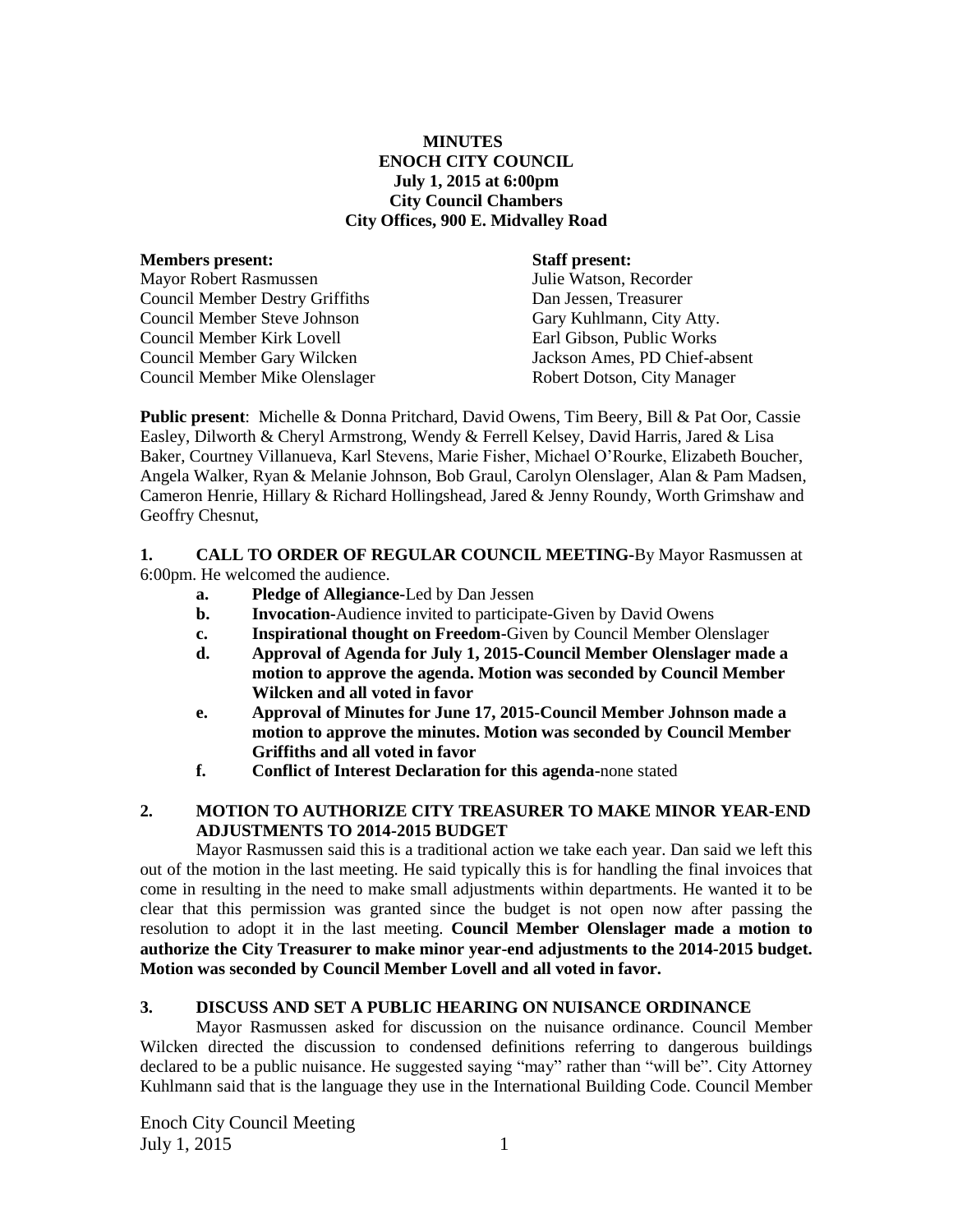Wilcken said he just wanted to confirm the building inspector has the latitude and discretion to deal with the issue. There was a discussion of the reference to "three or more persons" instigating a nuisance complaint and the discussion reflected it would be better stated as "three or more property owners" since three persons could be in one family. There were a few other items discussed with the result being that enforcement officers will have the discretion and latitude to deal with situations as they deem appropriate based on the severity of the offence. Council Member Wilcken said he applauds the effort to condense and clarify the old ordinance. Council Member Olenslager asked if any of this is covered in State code and if we could just refer to that. City Manager Dotson said State law covers much more than we need to cover. We are only defining "public nuisances" and that is what three or more property owners deem to be a nuisance to life, property, safety and so on. Council Member Wilcken confirmed that we are defining things other than just an "annoyance" which is subjective. This is what we think we can reasonably enforce.

Council Member Johnson said as a City Council member he has to say how he feels about this. He has studied about the proper role of government. We do many things he feels are not the proper role in Enoch and that intrudes on the freedom of citizens. He said he does not like to use what other cities have done. We need to decide what is right for us here adding he wrote his preference for the ordinance. Enoch should recognize our inalienable rights spelled out in the ordinance. People have a right to accept informed risk and make their own decisions rather than depending upon the government to tell them everything. Ownership entails control over that which one owns. Property values cannot be guaranteed by Enoch City. He went on to read what he had prepared as an alternative to the staff proposal. (Attached to these minutes)

Council Member Griffiths said, as a PD officer who enforces nuisance ordinances, one thing he found is that a man will fight harder for his interests than his rights. He thinks we need to be cautious in this ordinance and referred to the penalties some of which are listed as Class B misdemeanors. He thinks that should be reduced to Class C or infractions. Council Member Lovell agreed. City Attorney Kuhlmann said it depends on the circumstances. Class B is used in some instances where maintaining a nuisance continues after warnings and citations. Also violations of an order by a court results in the higher penalty when it is a violation of an order. He added we have some leverage with State law which grants municipalities the right to enforce however we can change it to suit our circumstances. We can change the penalties too. City Manager Dotson clarified saying this is the version of the ordinance the Council agreed upon. Council Member Johnson has a different ordinance he wants instead of this. Council Member Wilcken asked if we have to have only one document or can we put up both. The consensus was that both documents would be allowed.

City Attorney Kuhlmann said he wants to weigh in on Council Member Johnson's proposal adding he has grave concerns. The biggest is the violation of the First Amendment of separation or church and state and based on the language referring to holy writ. This is a violation that invalidates the entire ordinance. He went on to say quoting scripture and referring to "covenant societies" is not acceptable language. With regard to unalienable rights some were listed but not all. City Attorney Kuhlmann said if we say "violation of unalienable rights" what is that? Currently same sex marriage is an unalienable right. Belief and judgment have nothing to do with nuisances. He added the wording "proposed nuisances" also creates a problem. You can't enforce what "might" happen. Due process is violated by this wording because it does not allow for hearings. City Attorney Kuhlmann said on the second page reference to the "law of witnesses" is religious doctrine and is again a First Amendment issue. Council Member Wilcken asked City Attorney Kuhlmann if he could provide a list of concerns to Council Member Johnson so he can rework his document. City Attorney Kuhlmann said he could get it to him next week. Mayor Rasmussen recapped saying for the next meeting we will have two versions of the nuisance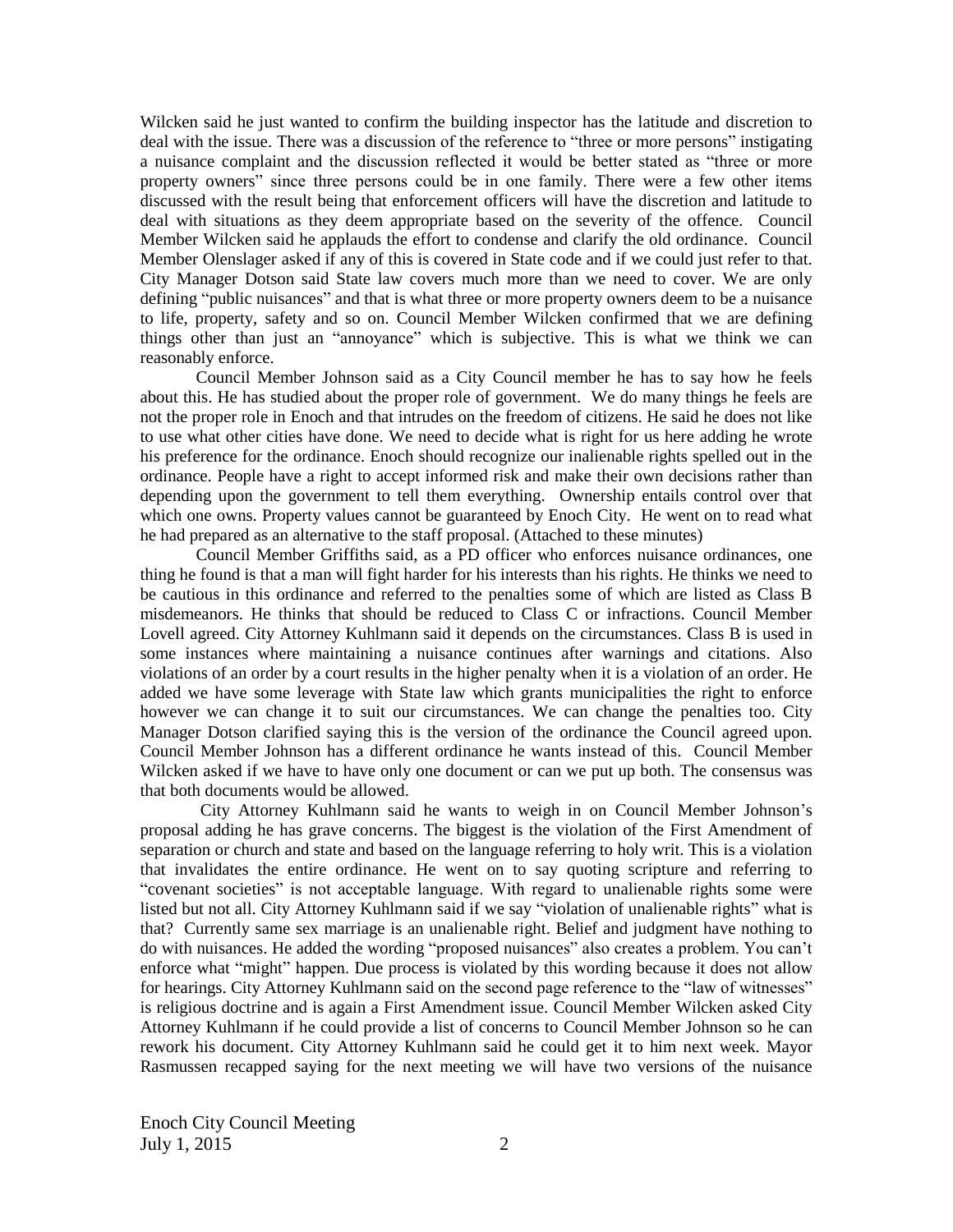ordinance for the public to review and we will set the public hearing date at that meeting. No other action was taken.

#### **4. UPDATE AND TAKE ACTION ON HALF MILE ROAD ISSUES**

Mayor Rasmussen asked City Manager Dotson to recap. City Manager Dotson said basically there are four issues we are dealing with. We have to finish the NRCS project which includes putting the road back to asphalt. We have bids now and the paving company can come anytime. They will do the prep work and use a "lay down" machine for the asphalt. In this case the cheapest bid is the best one at \$1.95 square foot for 31,000 SF. That is \$60,000 to get the road done. That completes the NRCS project and in the fall we will chip seal the whole road. He went on to say in the last meeting the Council by motion assigned staff to change the culvert elevations of those who needed changing. They determined an optimal elevation and in some cases this affected other things like landscaping. Some culverts were moved a little and some stayed the same so now this creates a flow line instead of places where water stops and pools. They have moved all of the culverts except for one because the homeowner would not allow it. His is a culvert that is inverted and blocking water. We are talking to the resident about this so our due diligence is done on that assignment**.** Dan gave more details about the optimal flow line including that some homeowners did not want to do the extra landscaping work to enable the very best flow line so we created a less optimal line but we now have a downward flow in all cases. There are still gaps between culverts however most residents have cooperated with the realignment.

City Manager Dotson went on to say the other issue is the sewer compaction. Our engineer did more testing and Council Members Olenslager and Wilcken were there for the tests as was Jared Baker. Council Member Wilcken said the process was started at ground level and they got several compaction tests right down to the pipe zone. City Manager Dotson gave the results saying all but two tests were at 90% or better compaction. There was considerably more discussion about the tests and results with much explanation and technical detail given. Tim Watson, City Engineer, said in the original testing it was a representative snapshot at that time. He explained representative sampling and talked about moisture in the soil and factors that can cause different test results. It was noted that this sewer line is not much different from sewer lines throughout Enoch. They did look at the sewer pipe from one end to the other and the pipe is sound and has not moved. City Manager Dotson said this is not underneath a road and that is important to note. Pipes laid under the road take much more pressure and the requirements are different.

Mayor Rasmussen asked City Manager Dotson to recap the other options. He said one option is to do nothing. We compacted the manholes that showed issues. We tried to get more compaction and it was already at the required compaction. Another option is to pick areas where there are signs of settling and dig down to the pipe zone. We could re-compact the trench with the same fill to get 95% test results. Multiple engineers have been consulted and say there is no problem with the sewer line as it is. It is up to the City Council to decide what they assign staff to do and to pay the cost. There was more discussion of the various test results. Council Member Wilcken reminded the City Council that this pipeline will always be the City's problem and if it fails we have to deal with it. As we address this we need to consider that lots of factors can cause a problem with the pipe line. Council Member Lovell expressed concerns that water comes off the road and settles into where the line is. He does not want problems five years from now adding he wants the proper compaction done now. City Manager Dotson said it was done properly and to say it was not is not fair**.** City Manager Dotson said this work was done with the best intent and all signed off on it. Council Member Johnson said this is a difficult issue because we want to listen to residents but nothing bad has happened and problems that could occur are just speculation. Three engineers have given opinions and they think it is ok. There was more discussion of the actual process of digging the trench in the winter and issues with freezing and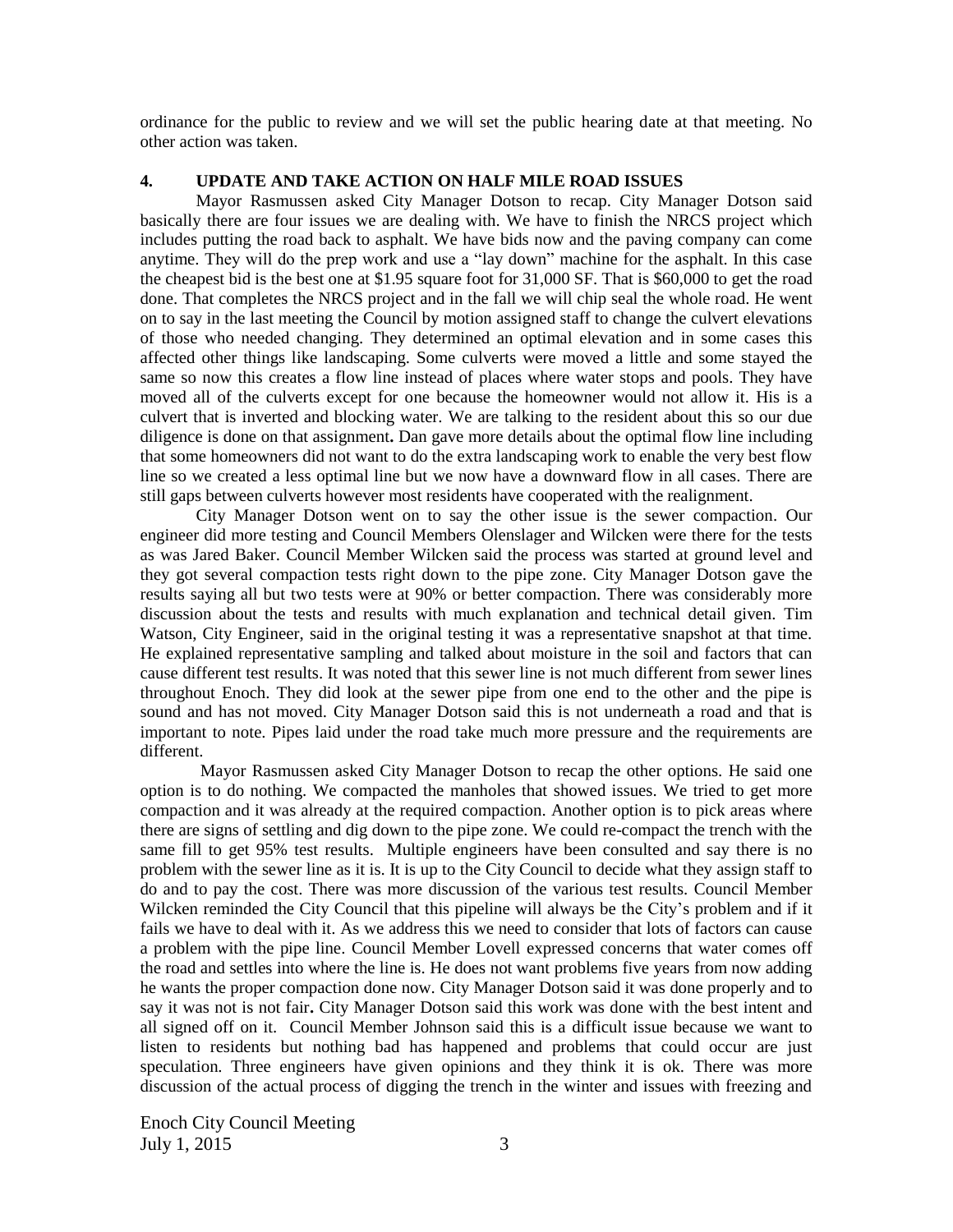thawing dirt. Earl said the sewer line is five feet off the bottom of the bar ditch so storm water does not go right over the top of it unless we have a huge storm.

Mayor Rasmussen asked Tim Watson for a recommendation. He said he likes the approach of taking areas of concern and redoing them. Using other fill material is an option and would be a good bet. Identify problem areas, take out soil and re-compact. That is what he recommends.

City Manager Dotson said the City Council has to decide what to do. That leads to the next discussion about curb and gutter which is also a solution. The City's issue is we have to get this road done as soon as possible. We believe that we can re-compact the trench with the asphalt installed because it is far enough away from the edge of the road. The question for the Council is do you want us to re-compact and where. Council Member Griffiths asked how long it would take to re-compact the problem areas. Earl said he does not see any problem areas. We already did some re-compacting where we tested. City Manager Dotson said we need to hire the professionals and pay to get the problem areas redone. This will come out of sewer funds. Or City staff can do the work to re-compact. Our standard is to test every two hundred feet. City Manager Dotson said he is not comfortable picking the areas because of so many divergent opinions of what the problem is. It will cost material, manpower and equipment. If City staff does the work then other City maintenance goes wanting while we do this job. Council Member Wilcken confirmed we will re-compact all of the sewer line between Midvalley Road and Half Mile and hiring it out would be a wiser move based on public concerns. Council Member Johnson said he would like to hear from Jared Baker.

Jared said he applauds the efforts by the City and for discussing this problem with them. He said he took issue with the tests and did his own testing using a third party lab. He gave much detailed information on his findings which were different from the City Engineer's findings. Jared said the tests he saw failed. They should have been over 90% with 85% in the pipe zone so that shows the density was not there in the first place. He said he is not placing blame and the Council needs to come to their own conclusions. Jared added he is not just talking about retests. Based on samples tested by a third party lab moisture is a detriment. A failure rate of this magnitude is evidence alone so the Council needs to know before the decision is made. He said the culverts that have been realigned look like water will flow better now and will move faster so as not to saturate the ground so much. Council Member Johnson asked Jared if he believes the pipeline is straight right now and he said he does. His concern is it will fail in the future with the settlement they can see right now. Council Member Wilcken asked if it just that first block where Jared sees problems and Jared said he did not see anything past Homestead. When water sits and pools then it can soak in and will undermine the pipeline.

Mayor Rasmussen said our own engineer needs to be able to speak to this matter too. Tim Watson said Jared did a great job of explaining things. Council Member Lovell asked if Tim has different numbers and why the discrepancy. This is "very variable", Tim said. There can be differences in the areas the sample was taken from. From lab to lab there is a standard deviation and there are ranges of what is considered good. These are not different practices because there is a standard but there are many elements that come into play. One may have more sand or gravel and that affects the outcome. Tim said he has no issues with Jared's conclusions. Council Member Johnson asked if these discrepancies will be fine or not as the pipe test was good. Tim said there is a certain point where soils are undisturbed like native soils down many feet are undisturbed. They re-compacted only the excavated soil. Could there be failure? Sure there could but that could happen from a leak or other things. That even happens when sewer lines are under roadways.

Council Member Johnson said he is trying to get to what may or may not be adequately compacted. He asked if a year goes by with rains and winter weather and the pipe is still fine would that suggest the pipe is fine from then on. Tim said engineers try to reduce the potential for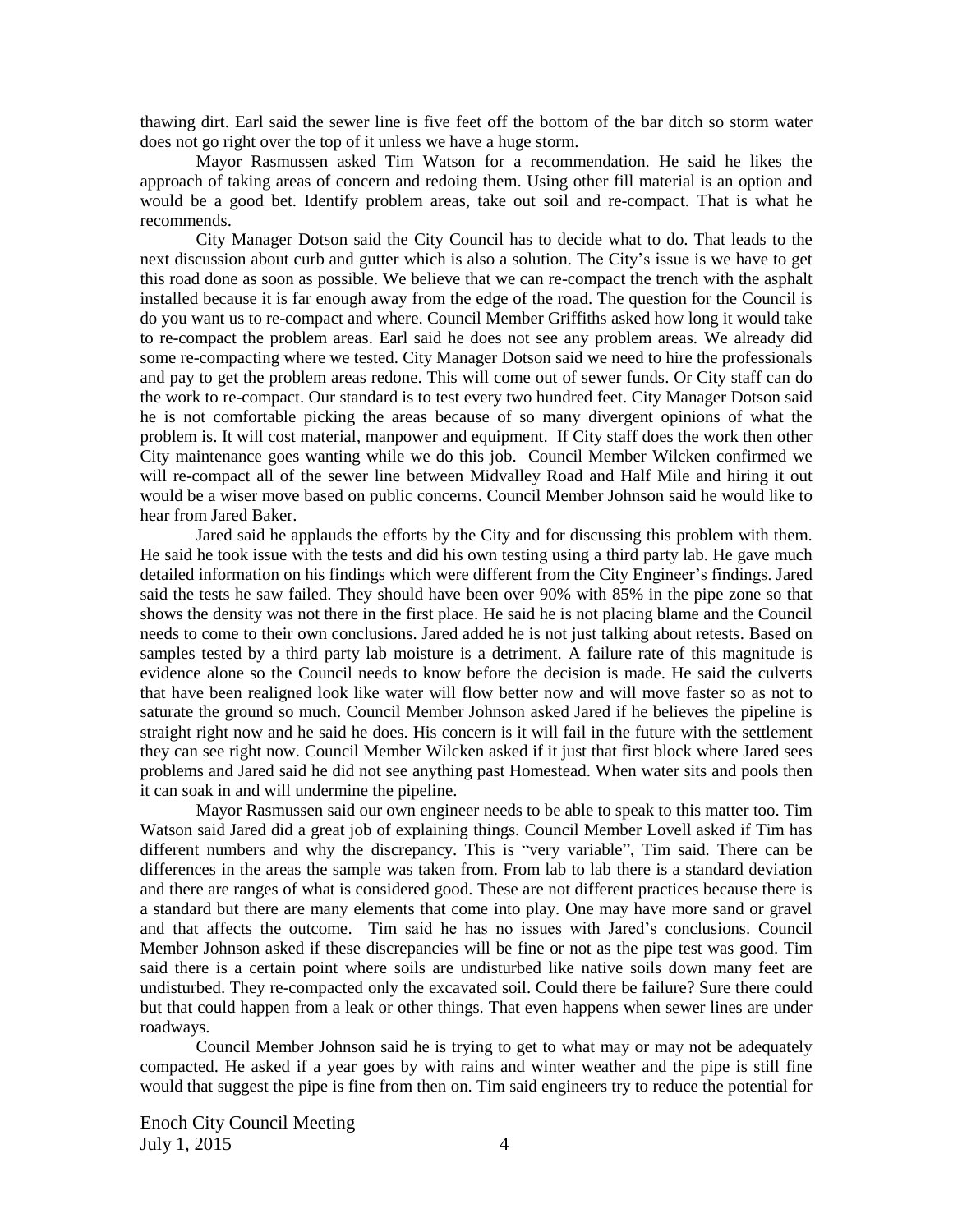risk. After a year risk is reduced but not eliminated. Council Member Johnson asked if it is possible to occasionally monitor the line with a mirror test. Tim said we do have maintenance requirements from the insurance company anyway so we would do that as part of regular maintenance. Council Member Griffiths asked about Jared's lab results and that he got more failures. Tim said they took 5 tests in one location and 4 or 5 in another location. 3 of 5 passed and that is reasonable based upon the material collected. Differences are expected Tim said.

Council Member Wilcken said the challenge is the way the test is taken giving more details about the process. A small rock could alter a test.Mayor Rasmussen asked the City Council what they want to direct staff to do. Council Member Olenslager said now that the culverts are reset we should get the asphalt done while we can and then work on compaction problems after that. Council Member Johnson said where we have had no problems we should just monitor it closely. City Manager Dotson recapped the culverts are all done except one. We are ready to go on the road paving. The last issue is to talk about an SID for curb, gutter and with asphalt to the gutter. Sidewalks are another matter. That solution resolves the water seeping into the soil because it would be covered by asphalt.

City Manager Dotson asked if the City Council is willing to fund curb, gutter, more asphalt and engineering. The Council can instruct staff to look for funding to do this as a City or the other option is not to fund the whole thing. The City Council unanimously said no when polled vocally. Half Mile resident Melanie Johnson asked if the City would try to get grant money to fund this on their behalf and get all City residents to help pay for it. Council Member Wilcken said we have an obligation to restore the road to what it was and no more than that. City Manager Dotson said an SID is a Special Improvement District. There are different ways to create it and he gave the details. This could be funded by a general obligation bond which is a loan paid back with lower interest and could be just for Half Mile residents or all residents to pay to improve one street. He gave more details for different kinds of funding mechanisms. Another option is just do it and pay for it out of the roads budget and charge a monthly fee to the residents of Half Mile Road. City Manager Dotson gave the example of Village Green subdivision where the City installed the improvements to protect the water source from contamination by septic tanks. When a building permit is applied for in Village Green a special fee is charged for those improvements. The Council also needs to consider to what level we design this; 25-year flood, 100-year flood. You plan for a certain event in a certain place. The question was asked about what the standards are for a "flood street". City Manager Dotson said he has talked to engineers from St. George, Iron County, our engineer and the county planner. The term "flood street" was seen on old plat maps but how do you designate that. It is what you say it is. We generally plan for a 25-year event. It was noted that all streets in Enoch have storm water running in heavy storms. The advantage of curb and gutter is to speed up water moving past. In some cases the curb could be higher than the existing landscaping behind it. If a storm event goes over the curb that could cause other problems. We have to engineer it first and pay for that too. City Manager Dotson explained what CIB funds are. We are working on a CIB grant for the new well now. CIB funds come from mineral royalties, which is State money. They will not give a full grant to a nonproducing county. We may be able to get a 50% grant/loan at  $1\frac{1}{2}$  % interest rate. This is a road project so that is also an option to get funding. Mayor Rasmussen said the down side is that process takes time. City Manager Dotson said we could apply in October adding this is for additional asphalt and curb and gutter. We would not have to take out the asphalt we put down now. Another option is to invert the road. Every engineer he spoke to said they do not recommend that because it is a maintenance nightmare. He explained how that type of road works.

Half Mile resident Melanie Johnson said we need to wait to put down asphalt. City Manager Dotson asked again if the City Council is willing to pay for this including engineering. We have to move in a direction. If the Council says no to paying for it the residents would have to

Enoch City Council Meeting July 1, 2015  $\frac{5}{5}$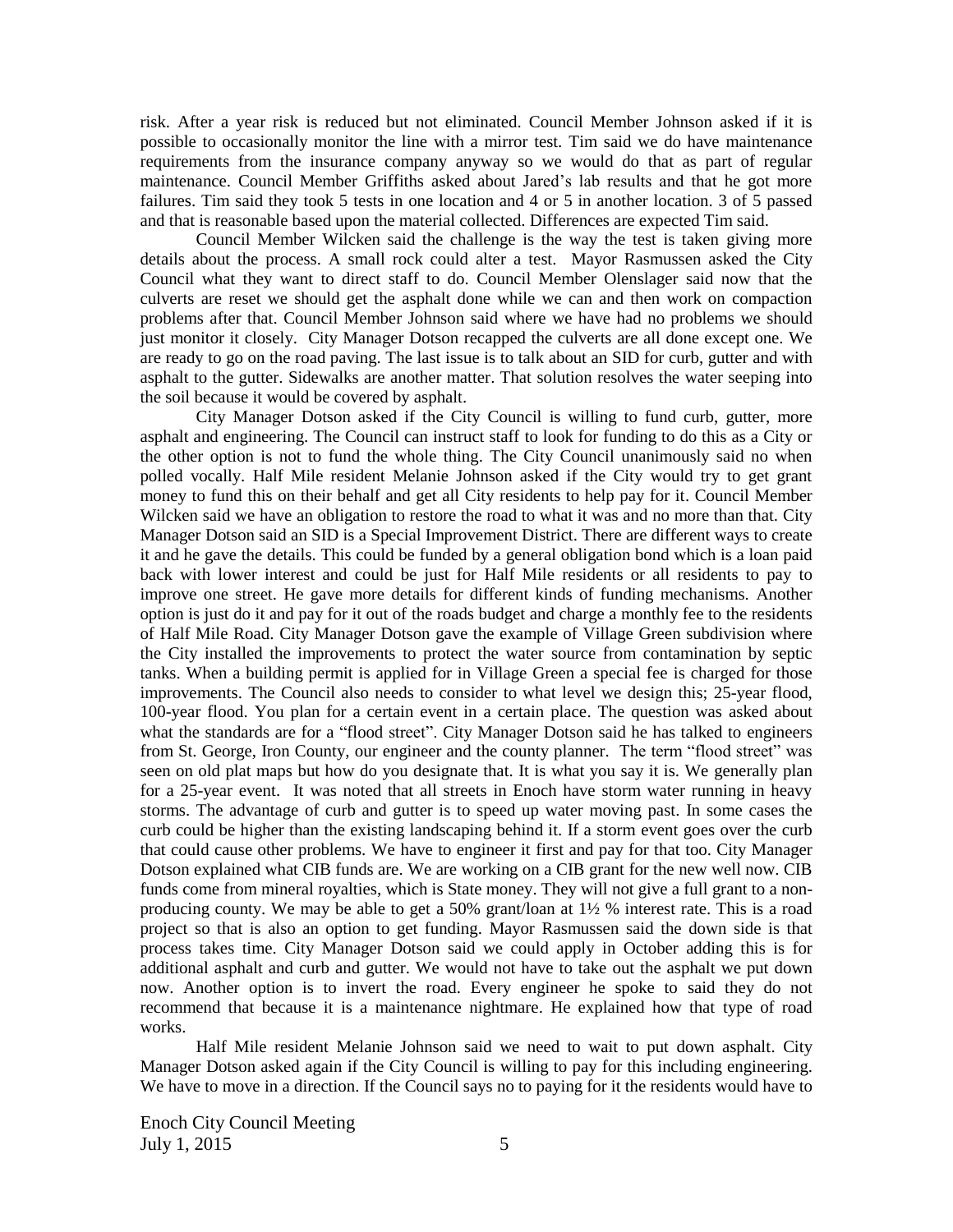pay for it. Would that be all residents or just those that live there? This City Council has to make those decisions. Mayor Rasmussen asked for a motion to put the action steps in place. If residents decide to create an SID they could apply for the CIB loan themselves with Enoch City as a sponsor which is a requirement to apply. The CIB Board meets three times a year. Applications made in October are granted in December and funded in February. This process takes time.

Council Member Griffiths confirmed we need to decide if we re-compact the sewer line and move on with what we originally needed to do. The residents need to be put on the next agenda so they can formally tell us what they want to do. Council Member Wilcken said we want to continue to get the culverts where they need to be. He suggested we get the asphalt back in place now and move on that in spite of what may take place**.** Compaction of the sewer line is a separate issue and can be done after the asphalt is laid. Council Member Wilcken said he would like to have some figures for the cost of re-compaction including if we hire it done or do it ourselves. City Manager Dotson said we have a cost of \$77,000 to hire out the re-compaction of the line entire however we don't need to do the whole line. Half of the line would be \$38,000. Council Member Wilcken said if we are talking \$40,000 to re-compact that entire block they could have the sewer company transfer funds to the general fund for that.

Melanie Johnson said their street needs to meet and talk about the options so they agree before any work is done. Jenny Vossler said she feels there are more issues than just the stability of the sewer line. Restoring things to what they were is not acceptable because they have always been flooded and that is not acceptable. Water comes from all areas of town so why do Half Mile residents have to be financially responsible to divert water. Someone in the City approved the way homes were built. Poor planning is not ok with the full cost being passed to Half Mile Road homeowners. Mayor Rasmussen asked City Manager Dotson what he needs. City Manager Dotson said we need direction from the Council on where to go now.

**Council Member Johnson made a motion that we let the Half Mile residents discuss this further, deal with the asphalt later and monitor the sewer line to see if it is ok or not. There was no second to the motion so it died.**

**Council Member Griffiths made a motion to finish moving the culverts by dealing with the one person refusing and re-compact one block of sewer line with City staff and monitor the line. The motion was seconded by Council Member Lovell.** City Manager Dotson asked what if this one person does not let us move their culvert? **The motion is to**

**re-compact the first block with City staff and monitor the sewer line for problems. The motion was seconded by Council Member Lovell and all voted in favor.**

#### **5. PUBLIC COMMENTS**

Karl Stevens said he would address two scenarios. If the completion of the project is to put the road back then the sewer line will remain in the ditch. He said the manholes were underwater when it rained recently. Water will run into the 8" sewer line and that has to be prevented. He was assured the manholes will be raised above highest level of flowing water. In front of his house he covered the manhole with a tarp. He insisted those covers have to be elevated. If they go with curb and gutter then the road improvements benefit more people than just the residents on that road so the cost should be paid by all. If that choice is made the sewer line would be protected and the city would have less liability for sewer back-ups. Half Mile residents should not be only ones to bear this expense. Spread over all residents the cost would be substantially smaller. All residents suffer if the city has to pay out money to cover sewer back-ups. It is not fair for one street to bear the burden for rushing water that comes to them from uphill.

Ryan Johnson thanked the City Council for discussing this and taking it seriously. They hear only complaints and anger about this issue. Ryan said residents will be helpful in trying to find the solution. The neighbors have discussed this extensively and they will cooperate.